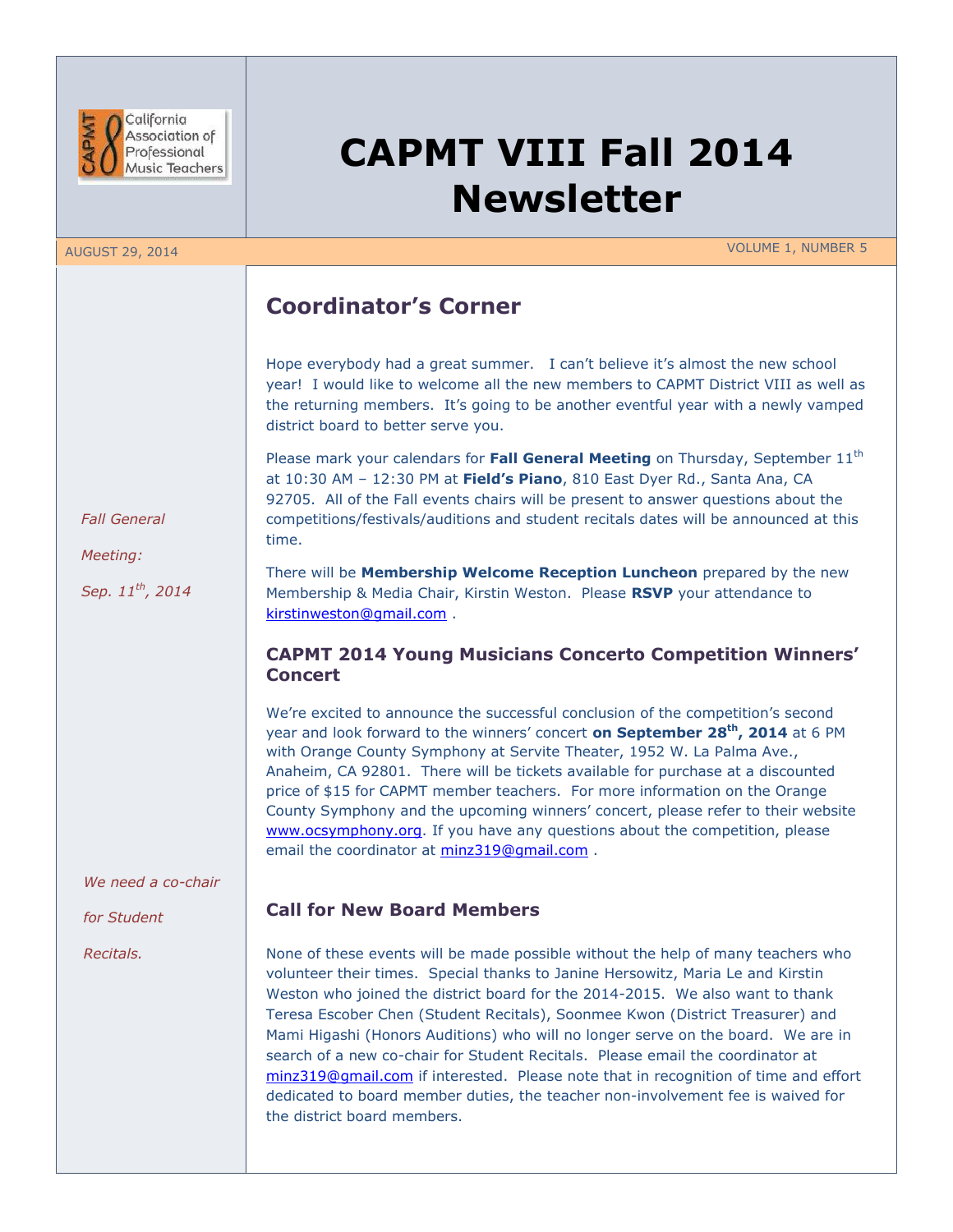#### **Fall 2014 District Events**

September 11<sup>th</sup>: Fall General Meeting @ Field's Piano, 10:30 AM

October 4<sup>th</sup>: Piano Auditions @ Field's Piano

October 5<sup>th</sup>: Student Recitals @ Field's Piano

October 12<sup>th</sup>: Ensemble / Vocal Ensemble Auditions @ Field's Piano

November TBA: Community Recitals @ Inn at the Park

November 16<sup>th</sup>: Contemporary Music Festival & Honors Auditions @ Field's Piano

December 7<sup>th</sup>: Student Recitals @ Field's Piano

#### **Fall Events Application Information**

#### **Piano Auditions**

The application deadline is **September 10th .** The updated application form will be available on the state website ( $www.capmt.org$ ) on September  $1<sup>st</sup>$ . Please send the completed form with the application fee to Piano Audition co-chair, **Andrea Garreffa at 28 Barneburg, Dove Canyon, CA 92679.** Students who receive rating of 5 will be invited to perform at the CAPMT Southern Festival in February 2015. Teachers who enter students are required to help out or pay the noninvolvement fee of \$20 per student. Please encourage your students to participate.

#### **Ensemble Auditions / Vocal Ensemble Auditions**

The application deadline is **September 12th .** The updated application form will be available on the state website ( $www.capmt.org$ ) on September  $1<sup>st</sup>$ . Please send the completed form with the application fee to Ensemble Auditions chair, **Su-shing Chiu at 9 Pesaro, Irvine, CA 92614.** Students who receive rating of 5 will be invited to perform at the CAPMT Southern Festival in February 2015. Teachers who enter students are required to help out or pay the non-involvement fee of \$20 per student. Please encourage your students to participate.

#### **Honors Auditions & Contemporary Music Festival**

These are State Competitions in which district winners will advance to compete at the 2015 State Conference. The application deadline for both events is **October**  15<sup>th</sup>. The district competition will take place on November 16<sup>th</sup>. The application forms will be available on the state website [\(www.capmt.org\)](http://www.capmt.org/) on September 1st.

#### **CAPMT District VIII 2014-2015 Board Members**

*District Coordinator:* Minji Noh, [minz319@gmail.com,](mailto:minz319@gmail.com) 949-246-9682

*District Treasurer:* Janine Hersowitz, [janinehersh@cox.net,](mailto:janinehersh@cox.net) 949-854-7309

*Ensemble Auditions:* Su-Shing Chiu, [sushing\\_chiu@yahoo.com,](mailto:sushing_chiu@yahoo.com%22%20%5Co%20%22mailto:sushing_chiu@yahoo.com%22%20%5Co%20%22mailto:sushing_chiu@yahoo.com%5C%22%20%5C%5Co%20%5C%22mailto:sushing_chiu@yahoo.com) 949-263-1231